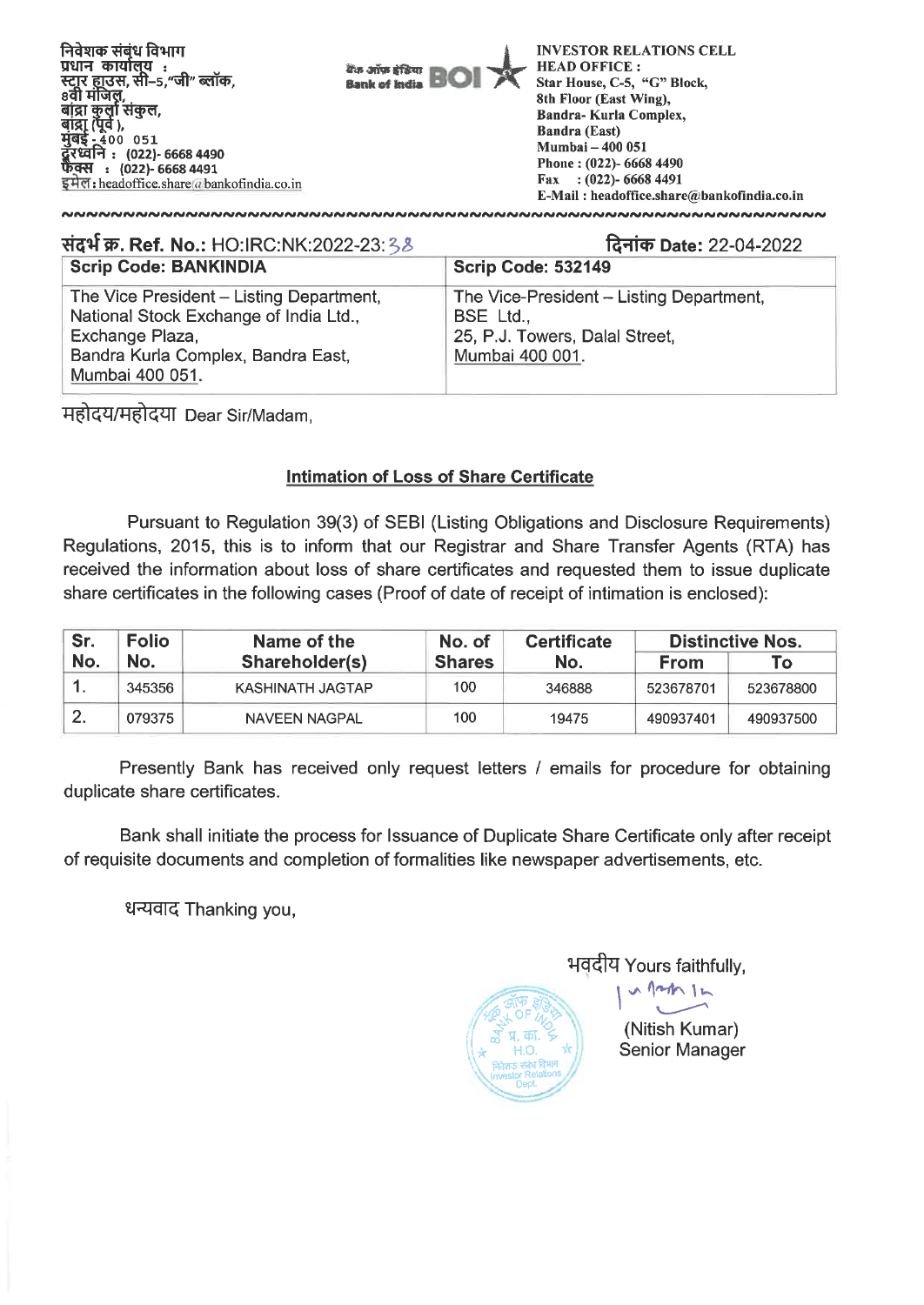| From:<br>Sent:      | bssduplicate@bigshareonline.com<br>22 April 2022 11:39                                                                                                |
|---------------------|-------------------------------------------------------------------------------------------------------------------------------------------------------|
| To:                 | Rajesh Venkataraj Upadhya; Investor Relations Department                                                                                              |
| Cc:                 | sherwin@bigshareonline.com; manjeev@bigshareonline.com;<br>prasadm@bigshareonline.com; bhagwan@bigshareonline.com;<br>Bssduplicate@Bigshareonline.Com |
| Subject:            | Unverified Sender:Duplicate Share Intimations Received On : 20220422 BANK OF<br>INDIA - EQUITY Folio no: 345356                                       |
| <b>Attachments:</b> | 572126.pdf                                                                                                                                            |

**CAUTION: This email has originated from outside Bank of India. Do not click on links or open attachments unless you recognize the sender . Please refrain from replying to this message if it appears to be suspicious.** 

The sender bssduplicate@bigshareonline.com has not maintained SPF Records,hence is unverified.Kindly do your due diligence before sharing or undertaking any Financial Data/Transaction

Sender email address: bssduplicate@bigshareonline.com

Dear Sir/Ma'am,

Please be informed that in terms of the provisions of the SEBI (LODR) Regulations, 2015, the Company is required to submit information regarding loss of share certificates and issue of duplicate certificates, to the stock exchange within two days of its getting information. Further, the said intimation has to be filed only through the mode of NEAPS filing for NSE and on listing bseindia.com for BSE and not via hard copy submission.

Accordingly, we are sharing herewith the receipt of the following request for loss of share certificate of the Company by shareholders, to enable you to comply with the said regulatory requirement within the timelines prescribed.

| Client Name              |        | Cert. No   Dist. No From   Dist. NO. To   Folio No. |           |        | Quantity | Name                | JH2 |
|--------------------------|--------|-----------------------------------------------------|-----------|--------|----------|---------------------|-----|
| I BANK OF INDIA - EQUITY | 346888 | 523678701                                           | 523678800 | 345356 | 100      | LKASHINATH JAGTAP . |     |

Should you have any queries in respect of the aforesaid instruction kindly revert back.

Regards,

Bigshare Services Pvt. Ltd.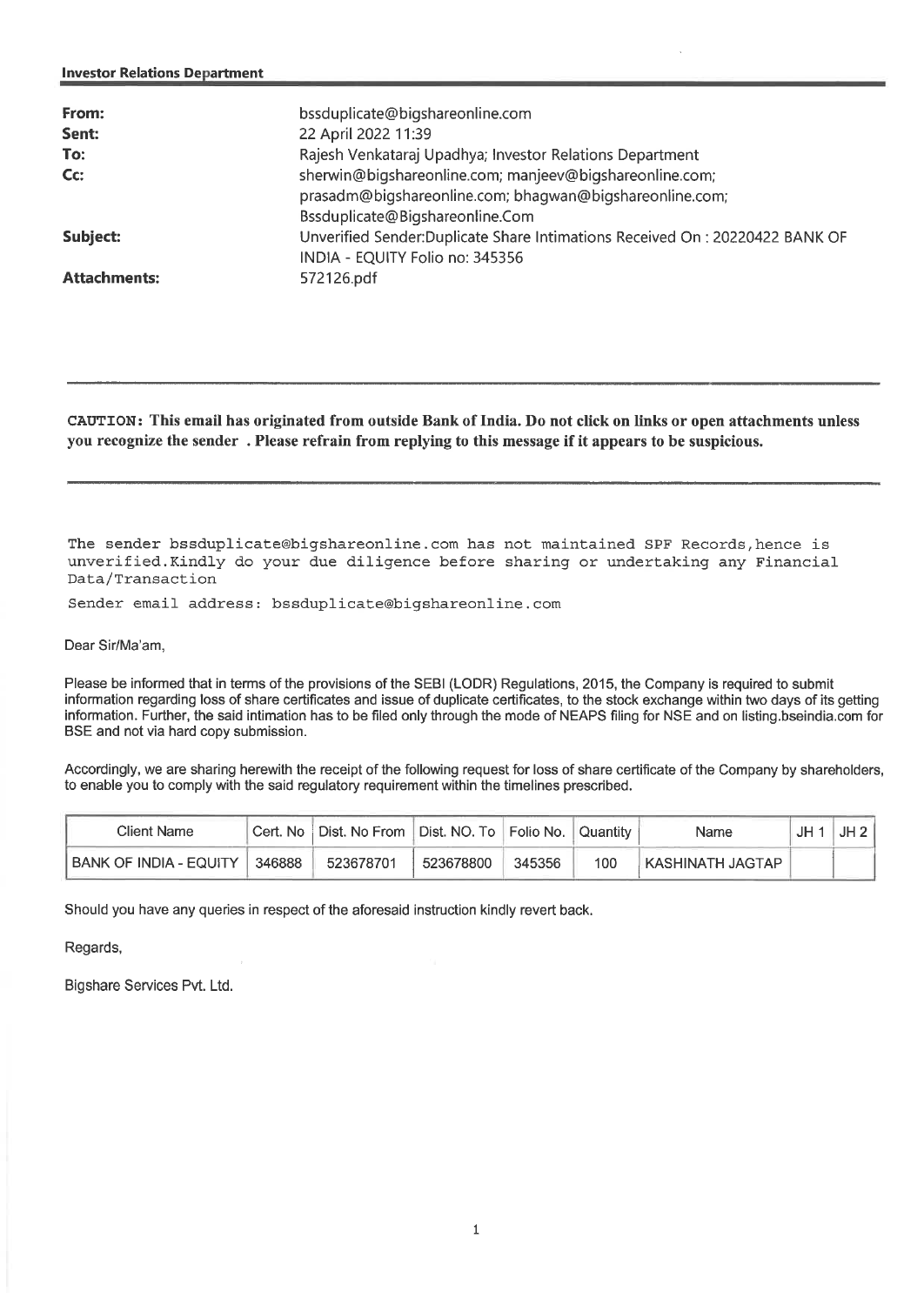daug wurde

दिनांक: १८/०४/२०२२

प्रति. बँक ऑफ इंडीया, प्रधान कार्यालय: स्टार हाऊस, सी-५, "जी" ब्लॉक, बांद्रा-कुर्ला संकुल, बांद्रा (पूर्व), मुंबई - ४०० ०५१. 572126



विषय :-शेअर्स ट्रान्सफर करणे बाबत...

अर्जवार:-

सुहास काशिनाथ जगताप रा. १५२६, आडवा बाजार, चाळीसगांव, जि. जळगांव. मो. नं. ९४०५०५६०७४.

Ouplicate cun transmission

महाशय.

 $\overline{A}$ 

उपरोक्त विषयास अनुसरुन विनंतीपूर्वक अर्ज करतो की, माझी वडील नामे काशिनाथ जगताप यांनी बँक ऑफ इंडीयाचे १०० शेअर्सचे घेतले होते त्याचा फोलिओ नंबर ३४५३५६ असा आहे. माझे वडील काशिनाथ जगताप हे दिनांक २७/१२/२००० रोजी मयत झाले असून त्यांच्या नांवे असलेले शेअर्स हे माझ्या नांवे करुन मिळावे. तसेच त्यांच्या नांवे सन २००८-२००९ चा डिव्हीडंड रक्कम रुपये ५००/- चा जो चेक देण्यात आला होता तो देखील माझ्या नावाने देण्यात यावा ही नम्र विनंती.

सोबत :-

१) मृत्यु प्रमाणपत्र

२) डिव्हीडंड रक्कम रुपये ५००/- चा चेक

3) पोस्टल बैलट फॉर्म



आपला विश्वास. 112477612

(सुहास काशिनाथ जगताप)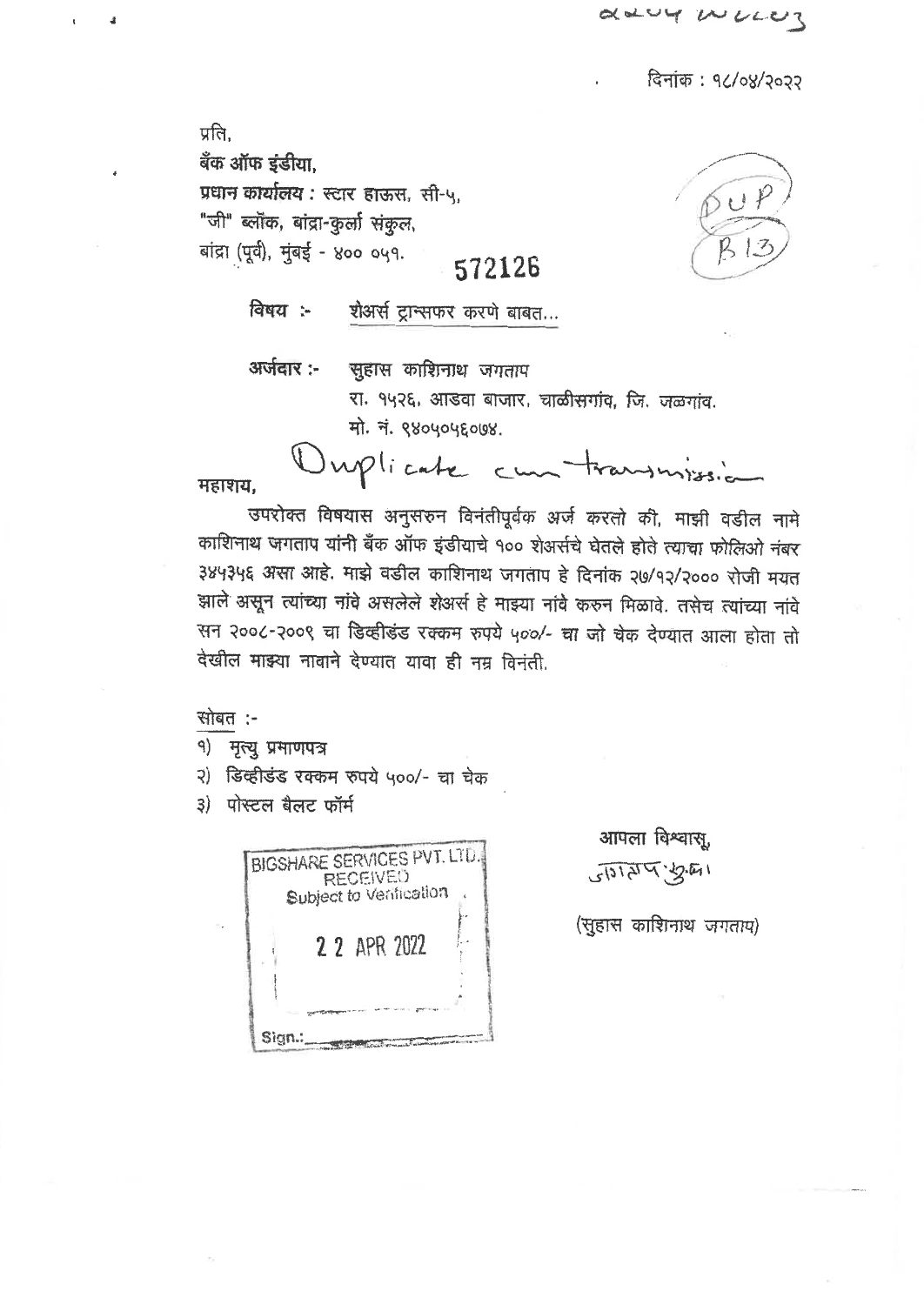| From:<br>Sent:<br>To:<br>$Cc$ : | bssduplicate@bigshareonline.com<br>22 April 2022 11:54<br>Rajesh Venkataraj Upadhya; Investor Relations Department<br>sherwin@bigshareonline.com; manjeev@bigshareonline.com;<br>prasadm@bigshareonline.com; bhaqwan@bigshareonline.com;<br>Bssduplicate@Bigshareonline.Com |
|---------------------------------|-----------------------------------------------------------------------------------------------------------------------------------------------------------------------------------------------------------------------------------------------------------------------------|
| Subject:                        | Unverified Sender: Duplicate Share Intimations Received On: 20220422 BANK OF<br>INDIA - EQUITY Folio no: 079375                                                                                                                                                             |
| <b>Attachments:</b>             | 572128.pdf                                                                                                                                                                                                                                                                  |

**CAUTION: This email has originated from outside Bank of India. Do not click on links or open attachments unless you recognize the sender . Please refrain from replying to this message if it appears to be suspicious.** 

The sender bssduplicate@bigshareonline.com has not maintained SPF Records,hence is unverified.Kindly do your due diligence before sharing or undertaking any Financial Data/Transaction

Sender email address: bssduplicate@bigshareonline.com

Dear Sir/Ma'am,

Please be informed that in terms of the provisions of the SEBI (LODR) Regulations, 2015, the Company is required to submit information regarding loss of share certificates and issue of duplicate certificates, to the stock exchange within two days of its getting information. Further, the said intimation has to be filed only through the mode of NEAPS filing for NSE and on listing bseindia.com for BSE and not via hard copy submission.

Accordingly, we are sharing herewith the receipt of the following request for loss of share certificate of the Company by shareholders, to enable you to comply with the said regulatory requirement within the timelines prescribed.

| Client Name              |       | ∥Cert. No   Dist. No From ∥Dist. NO. To   Folio No. ∥ |           |        | ™Quantitv . | Name            | .IH. | JH2 |
|--------------------------|-------|-------------------------------------------------------|-----------|--------|-------------|-----------------|------|-----|
| i BANK OF INDIA - EQUITY | 19475 | 490937401                                             | 490937500 | 079375 | 100         | I NAVEEN NAGPAL |      |     |

Should you have any queries in respect of the aforesaid instruction kindly revert back.

Regards,

Bigshare Services Pvt. Ltd.